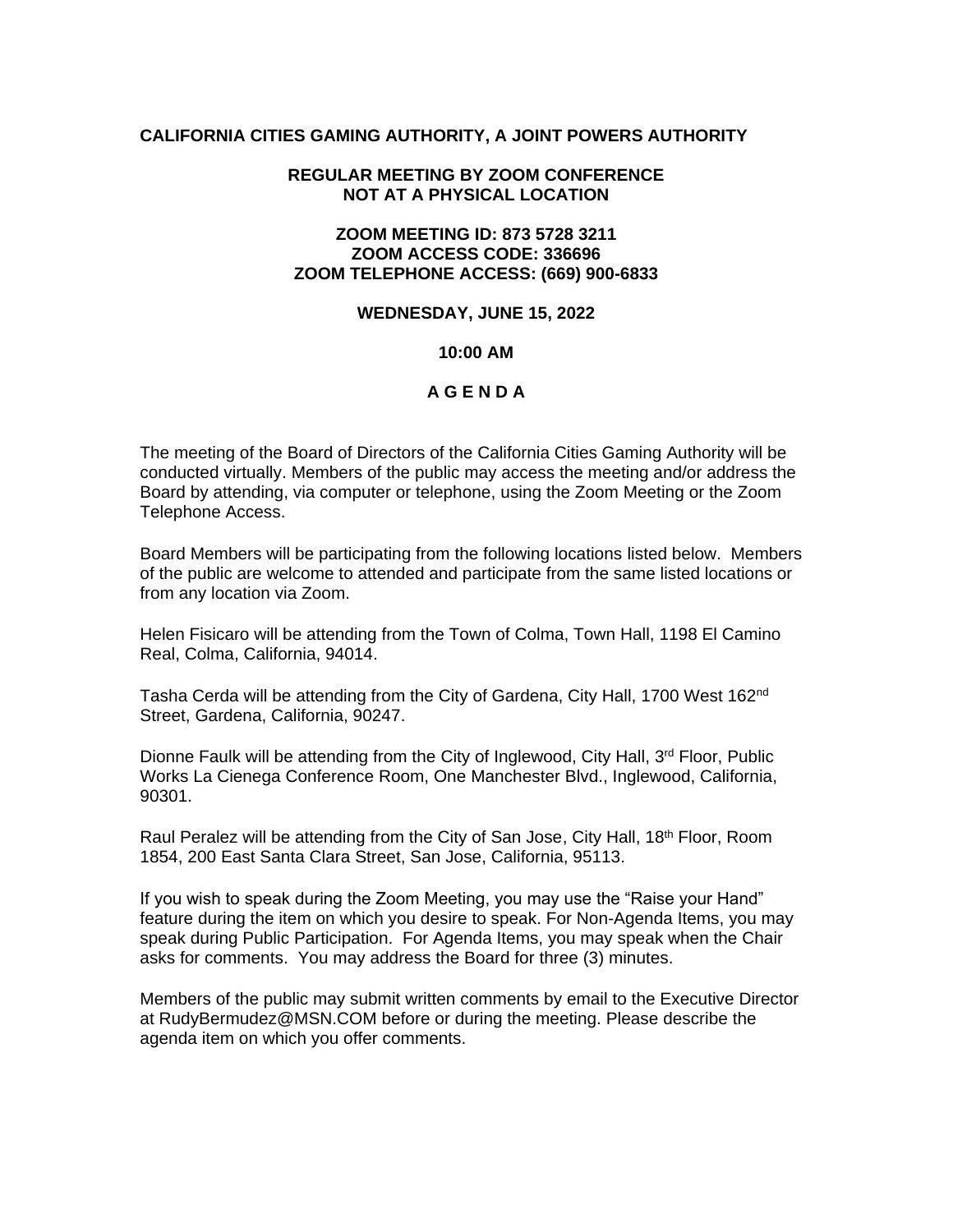# **ROLL CALL**

Board Members: Helen Fisicaro, Vice Chair – *Colma*  Tasha Cerda, Chair *– Gardena*  Dionne Faulk, Secretary – *Inglewood* Raul Peralez, Member – *San Jose*

# **PUBLIC PARTICIPATION**

*Public participation is now open. The members of the audience now have the right to speak on agenda items or any item under the jurisdiction of the Authority. Each speaker may speak no more than three minutes. Due to policy and Brown Act requirements, action will not be taken on any issues not on the Agenda.*

*Please state your name clearly.*

# **CONSENT CALENDAR**

*At this time, members of the public may present testimony as to why an item should be removed from the Consent Calendar for separate discussion. Unless a member of the public or Board of Directors requests that an item be removed from the Consent Calendar, all items will be acted upon as a whole and by one vote. Items removed from the Consent Calendar will be acted upon separately, following the New Business procedures.*

- 1. Minutes May 18, 2022 Regular Meeting Approval of the Minutes of the May 18, 2022, Regular Board Meeting
- 2. May Report on Expenses and Approval of Expenses Approval of the Financial Report through May 31, 2022

### **NEW BUSINESS**

3. California Sport Wagering Initiatives

Executive Director Rudy Bermudez will update the Board on the status of the two Sports Wagering Initiatives. The Board may hear recommendations and may discuss options for action.

4. Legislation Update

The Executive Director, Rudy Bermudez, will update the Board on the status of pending legislation. The Board may hear recommendations and may discuss options for action.